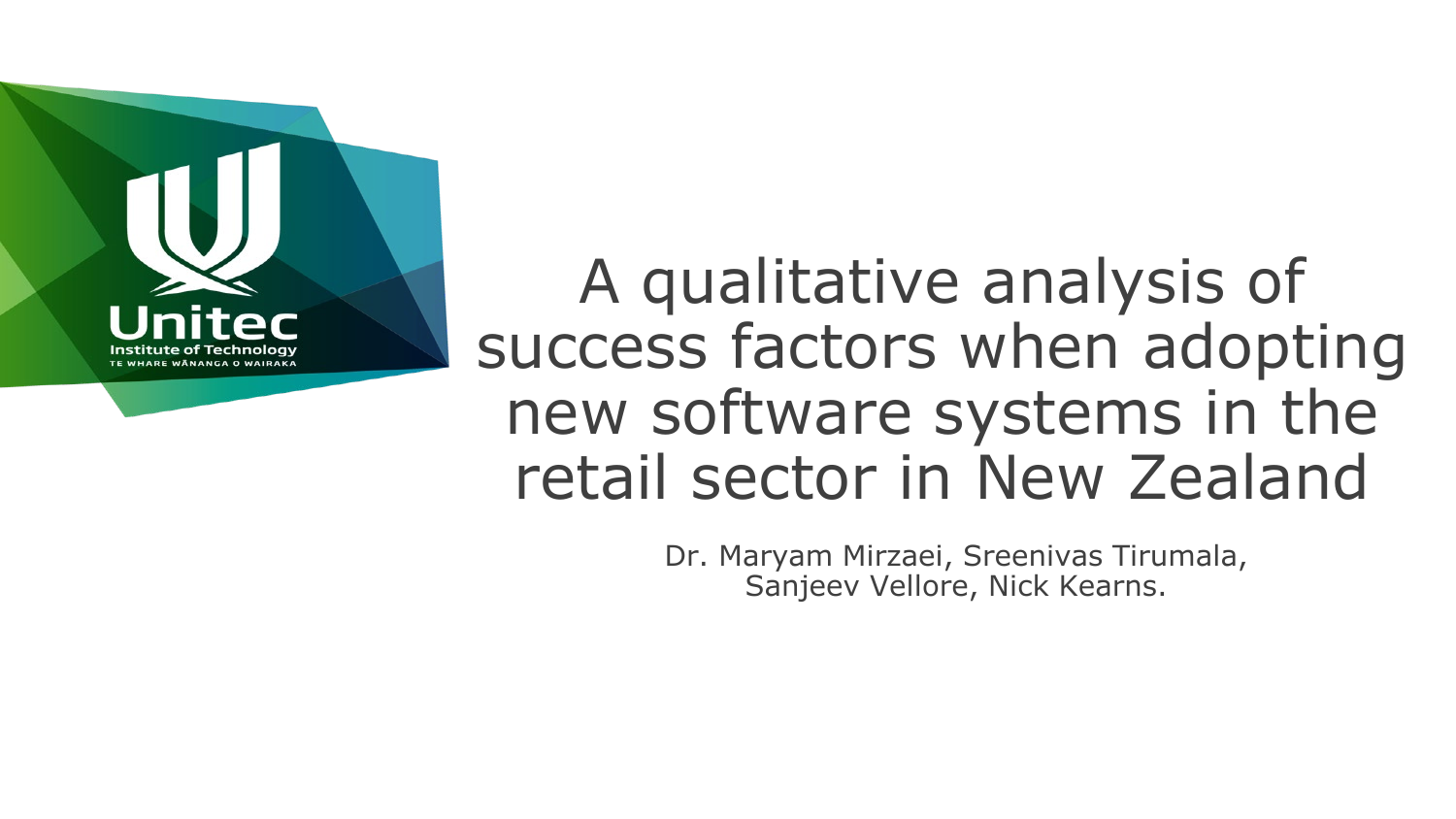

# Introduction

The retail sector is the largest employer in New Zealand within the services sector.

#### Conventional Retail business

- Decision making
- Trust delegation
- **Tangibility**
- Tacit knowledge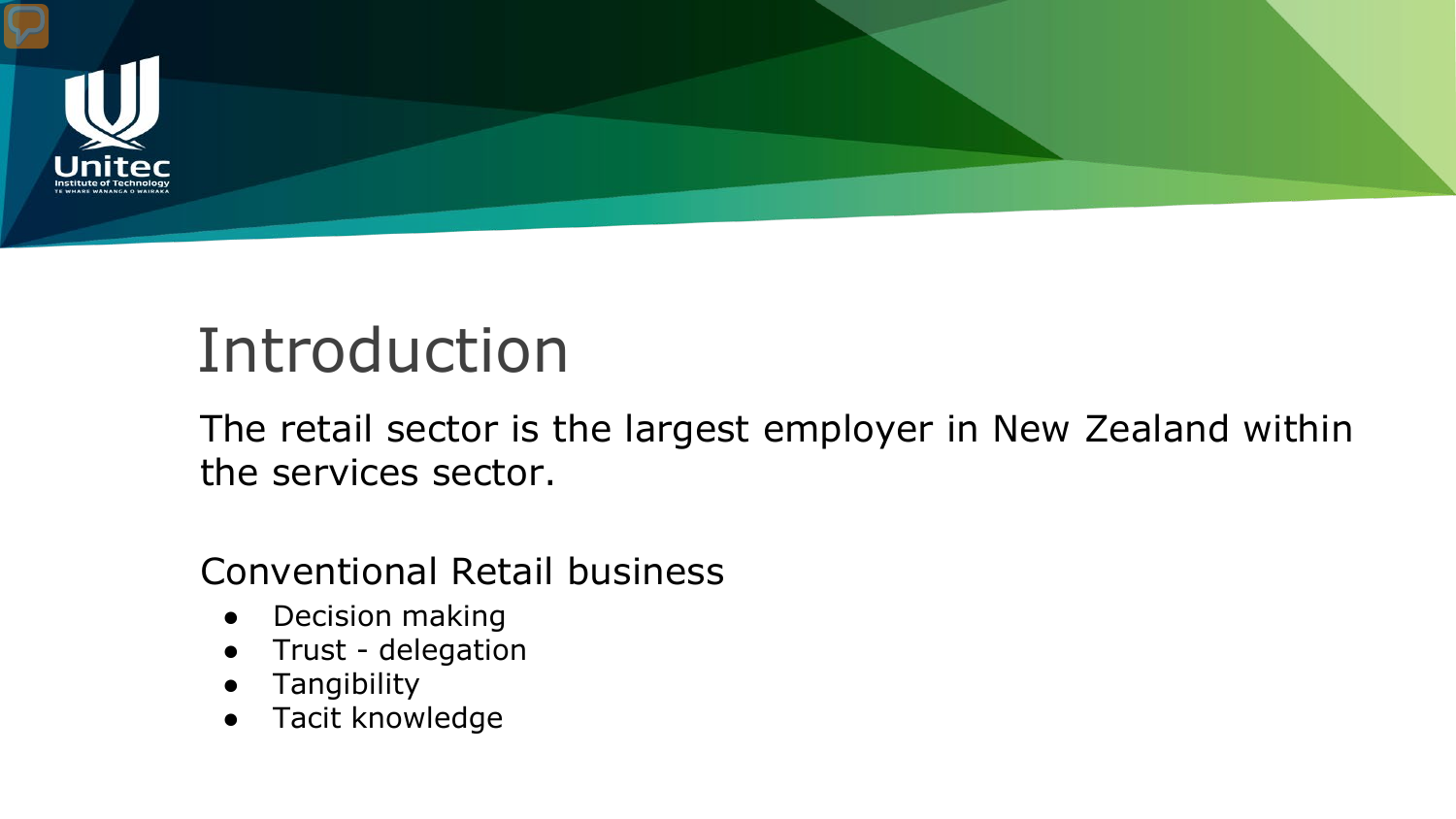

## Literature review

#### **Trends in Supply Chain**

- **Advanced Analytics**
- Increased Visibility (Internally and Externally) (Kache and Seuring, 2017)
- Use of SaaS (Software as a Service) (A & A Customs Brokers, 2017)
- Collaborative Planning, Forecasting and Replenishment (CPFR) (Eksoz et al., 2014; Hollmann et al., 2015; Panahifar et al., 2015; Shen and Chan, 2017)

A key element: **Information sharing** enabled by automation and technologies that results in:

Better tracing and tracking leading to Inventory and cost reduction, and optimized capacity utilization (Lotfi et al., 2013)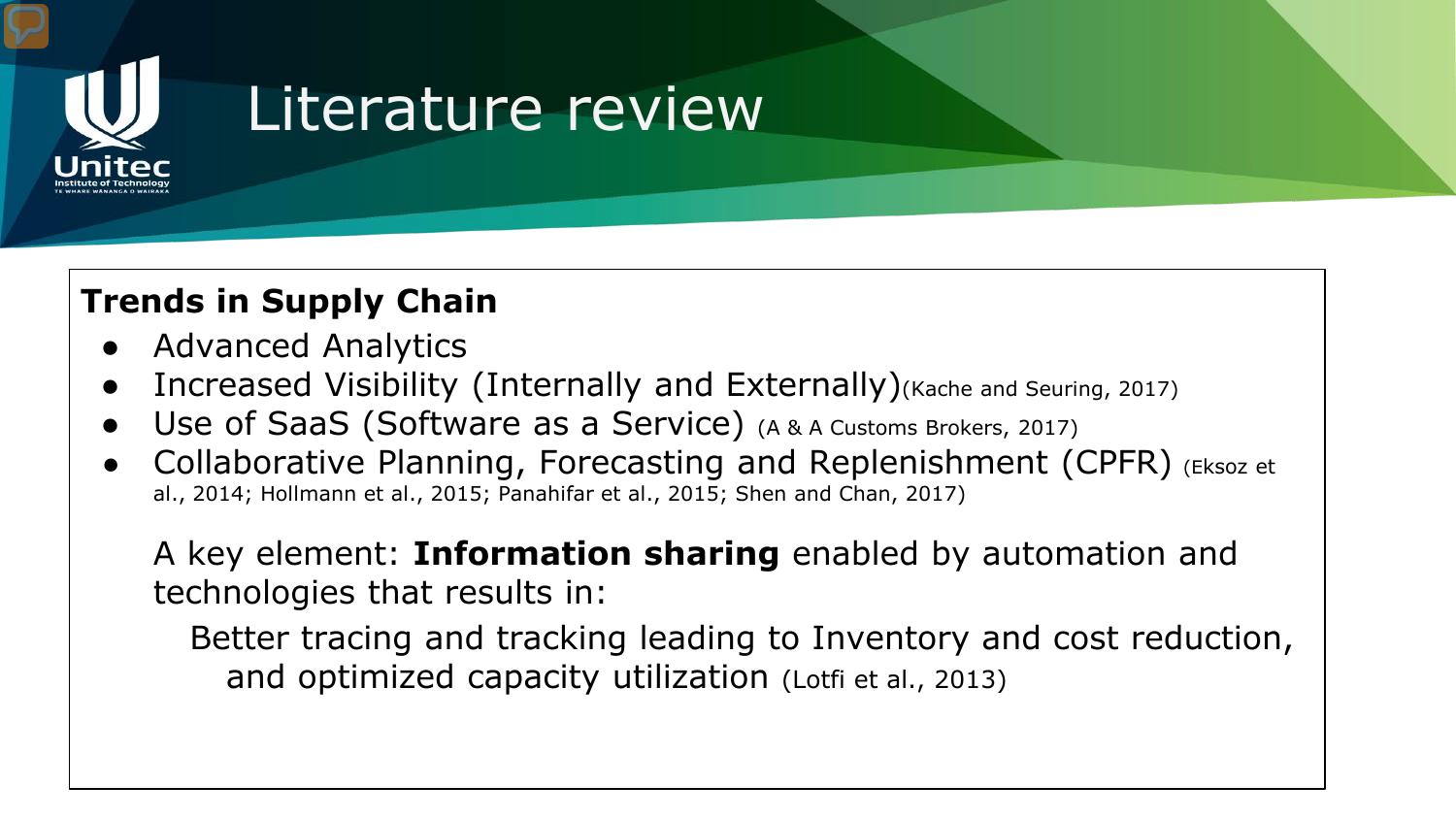

**Retail research** focused on developing optimization models (Caro et al. 2019):

Customer movement management in the store (Caro and Sadr 2019) Near-optimal pricing (Chen et al. , 2015; Ferreira et al. 2015; 2017) Demand forecasting (Huang & Mieghem, 2014 and Mart. et al. , 2017)

Focused on optimisation and calculations and availability of data is considered as a constraint.

#### **Gap: Implementation; how and where you get the data**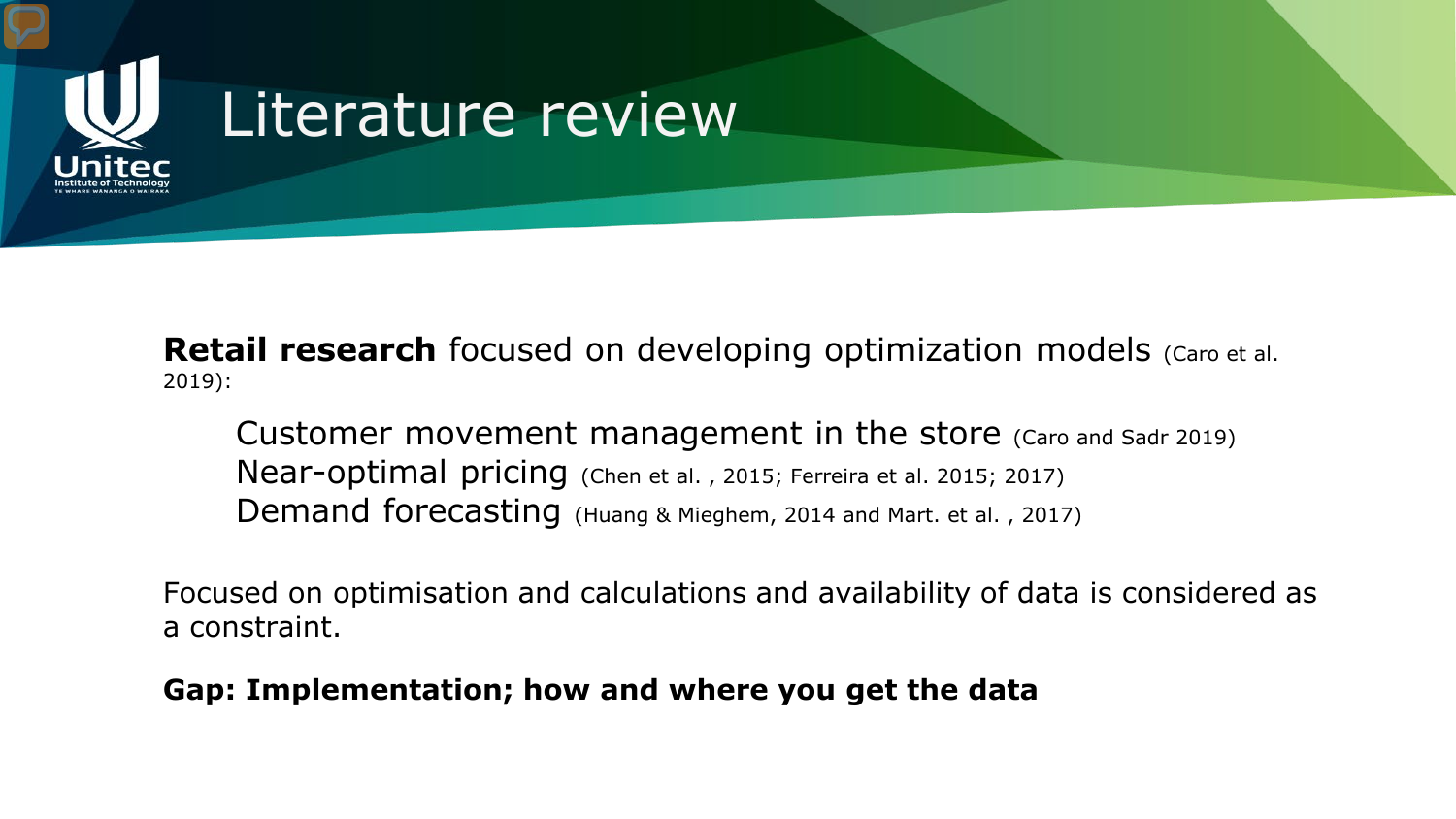

All software roll-outs bring challenges to the staff who will have to. . .

Learn new software (screens, processes, troubleshooting) Keep working on BAU at usual productivity levels.

Challenges are Learning the new system Changing old behaviours and unlearning Personal and organisational capacity for change / learning.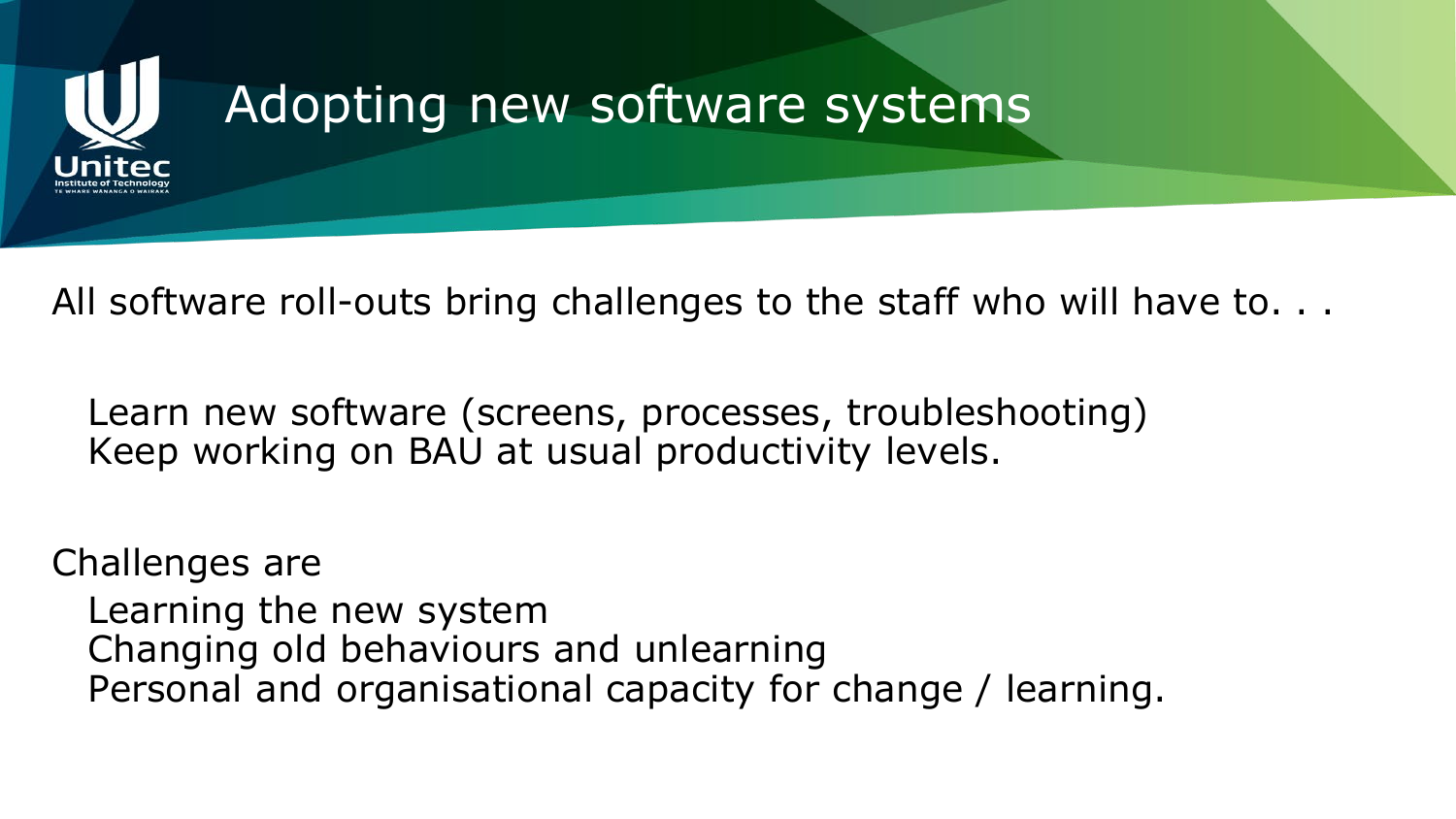

#### This case: Adopting SAP in grocery stores

Four retail grocery stores belonging to a large cooperative organisation were implementing SAP to improve procurement and inventory efficiency – driven by their HQ.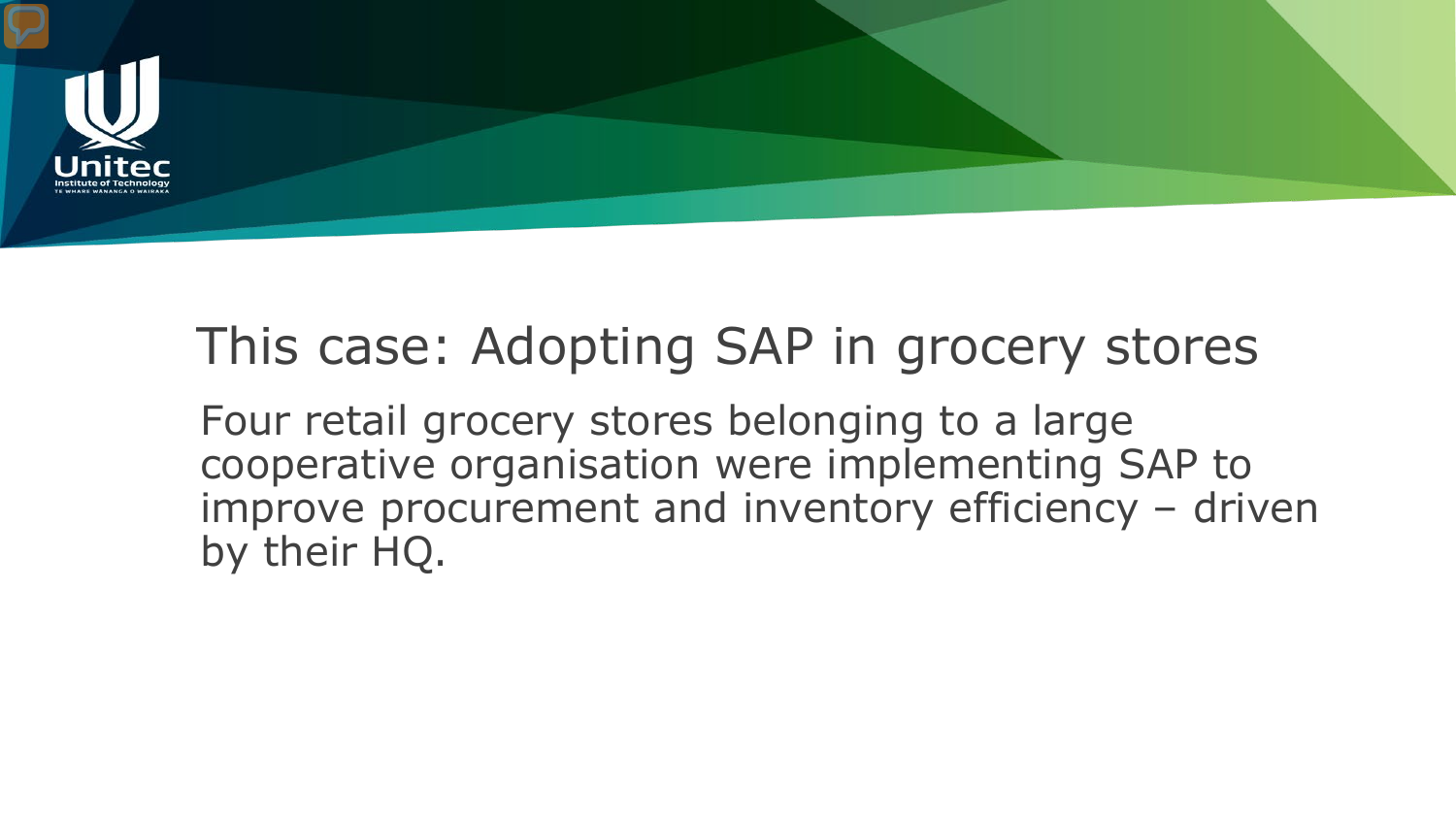

# Methodology

Qualitative research

Investigating the impact of the SAP roll out on themselves, and on the business.

Data sources: Semi-structured interviews with;

- Store managers,
- Employees using SAP at store,
- Trainers and support staff from the cooperative HQ

Additional sources of information, such as documentation.

We used Nvivo for thematic analysis; Themes were emerged from the text using grounded theory approach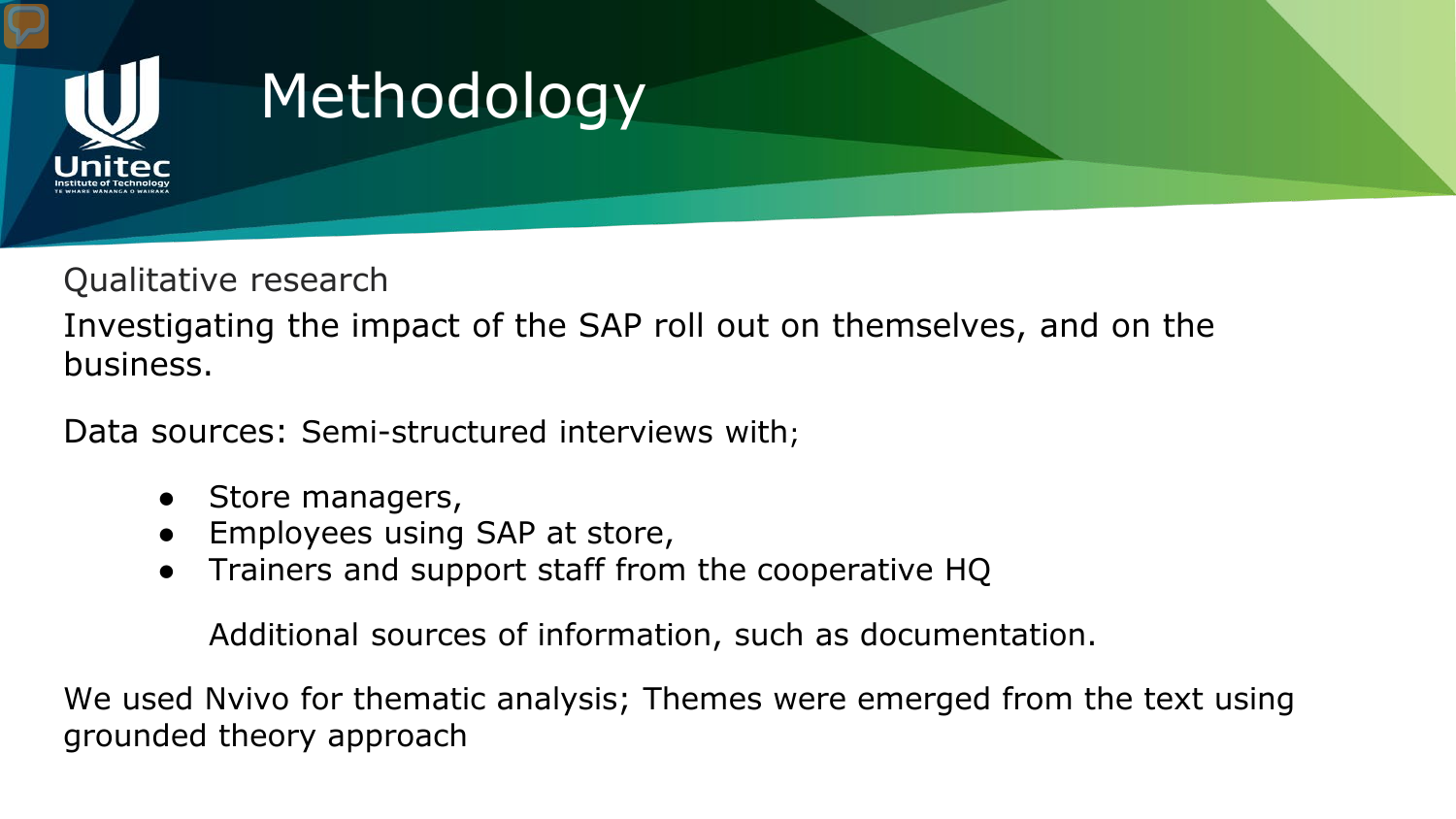

## Three areas emerged from the data.

- 1. User experience (36%)\* end users thoughts and feelings about the impact of change on them.
- 2. Migration Implications (32%)

technical aspects of the software roll out such as training & customisation.

3. Productivity Impacts (32%)

how the change impacted on productivity.

(\* percentage of each category in responses)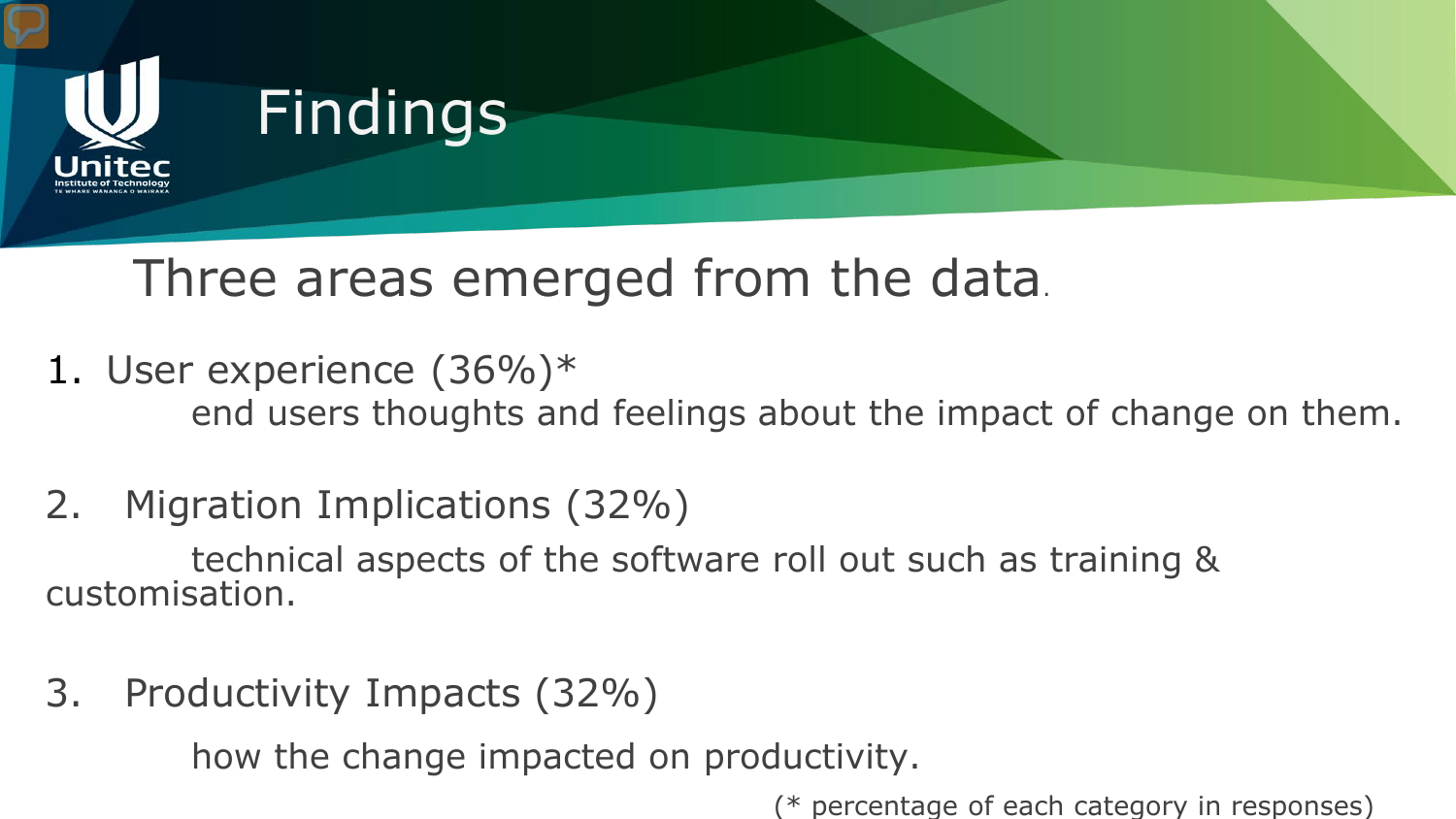

#### User Experience (115 imprints)

Key concern was how the large software package could be used by staff in smaller stores as many processes appeared overly complex.

This concern also led to requests for customisation of the screens and processes for ease of use by staff.

Attitude to change also important as those "who had no choice" had a more negative experience than other staff, not expressing that view.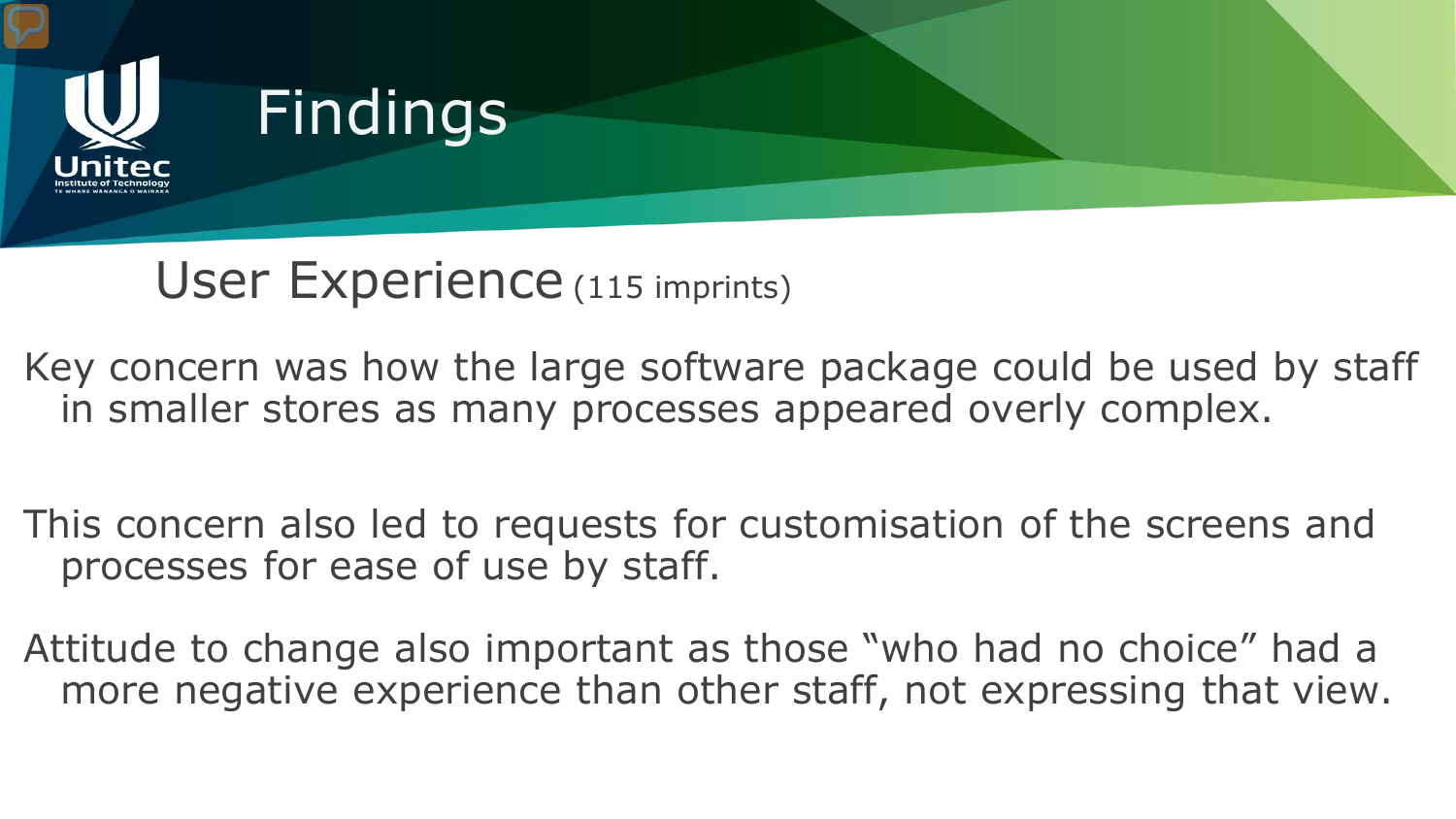

Migration Implications (104 imprints)

Strongly positive attitude to SAP overall (61%) with concerns expressed in the requests for customisation (4%) and more training (9%).

SAP reputation was the basis for positive expectations of staff.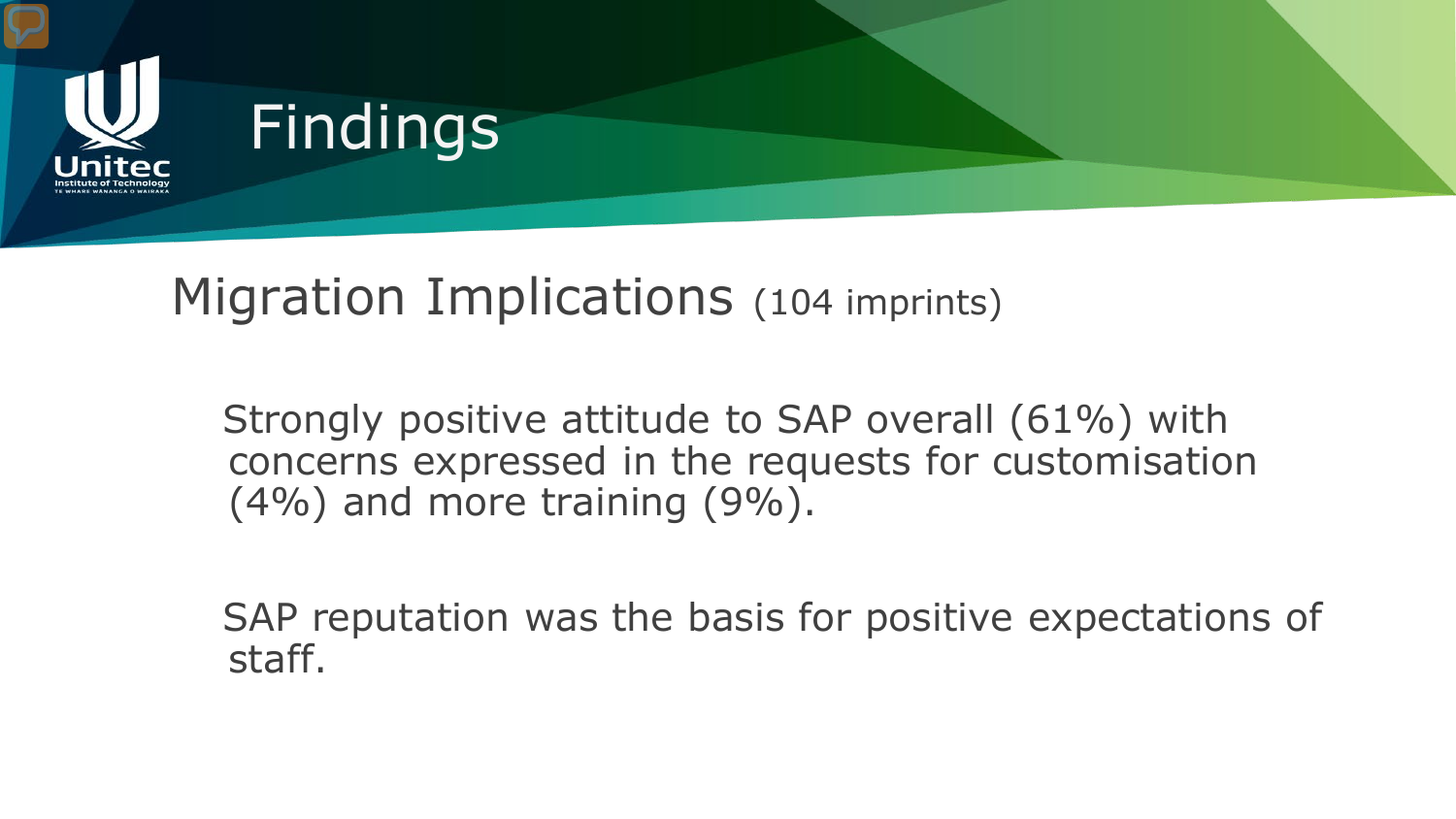

Productivity Impacts (105 imprints) 12% responses were positive regarding productivity ease-of-use / possible manpower reduction

25% unknown /neutral regarding productivity. customisation of features / no manpower impact

63% responses were negative regarding productivity. slow / difficult-to-use / problem definition & solving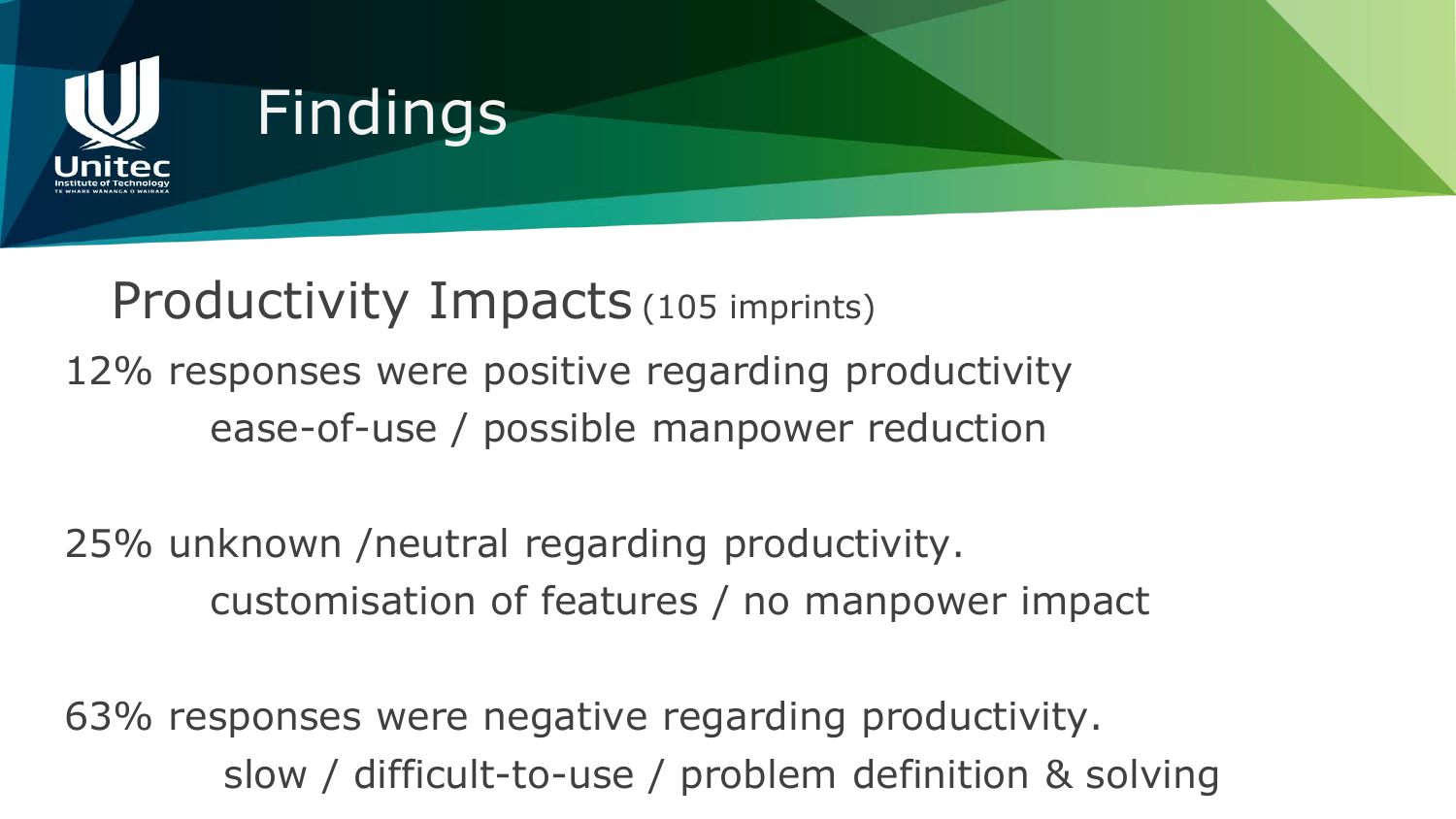

## Findings

#### Productivity Impacts (105 imprints)

Positive

- Ease of Use
- Handling wrong entries
- **Manpower** reduction
- **Productivity** Imrpoved



- Find Features
- Figure out mistakes

ChangeSchedule Neutral Control on system **Customisation Remove features Additional features** Manpower - no

- impact overall
- **Task allocation**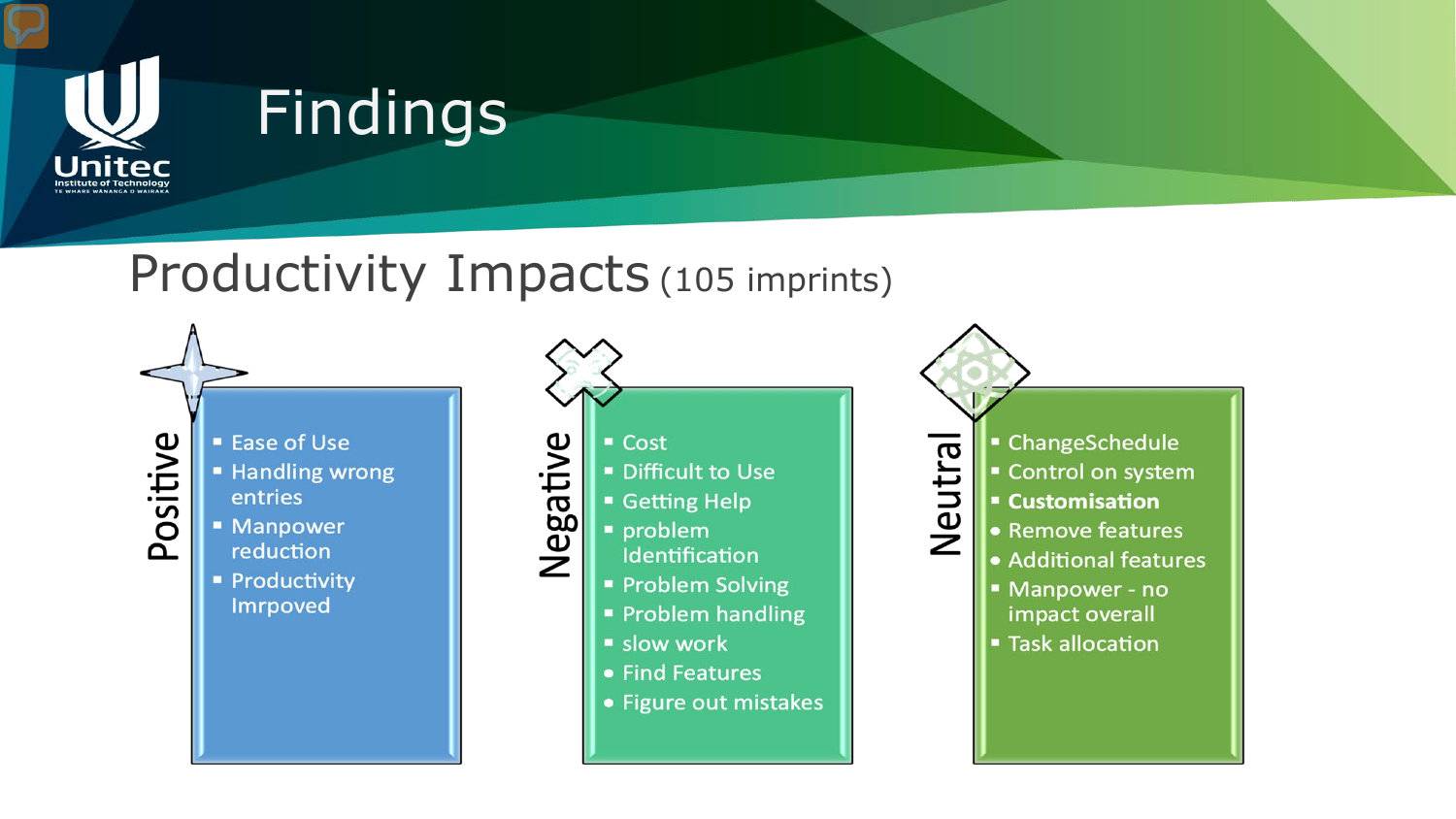

#### Overall impressions

The staff were still working through the practical problems of the roll out and responses indicate this.

The motivation for SAP was from HQ, not from individual stores and this presents a change management conflict.

The user experience, reflected in the requests for training and customisation of the software is central to the success of the rollout.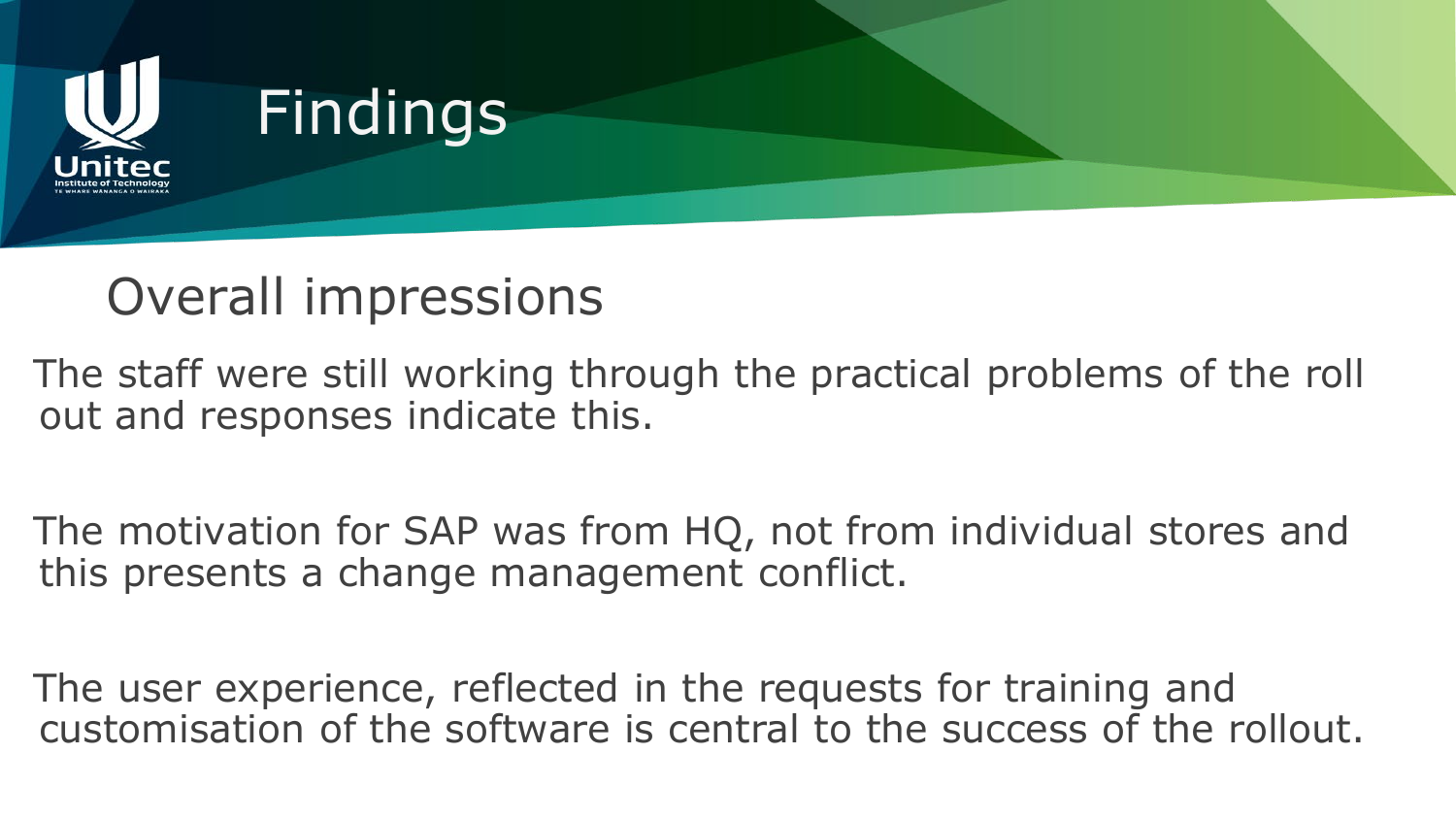

The successful rollout of software, as indicated in by the users:

- 1. Providing sufficient training to the users handling problems and temporary fixing
- 1. A good manual and help to understanding the software features and processes.
- 1. Importantly, immediate help and customer service.